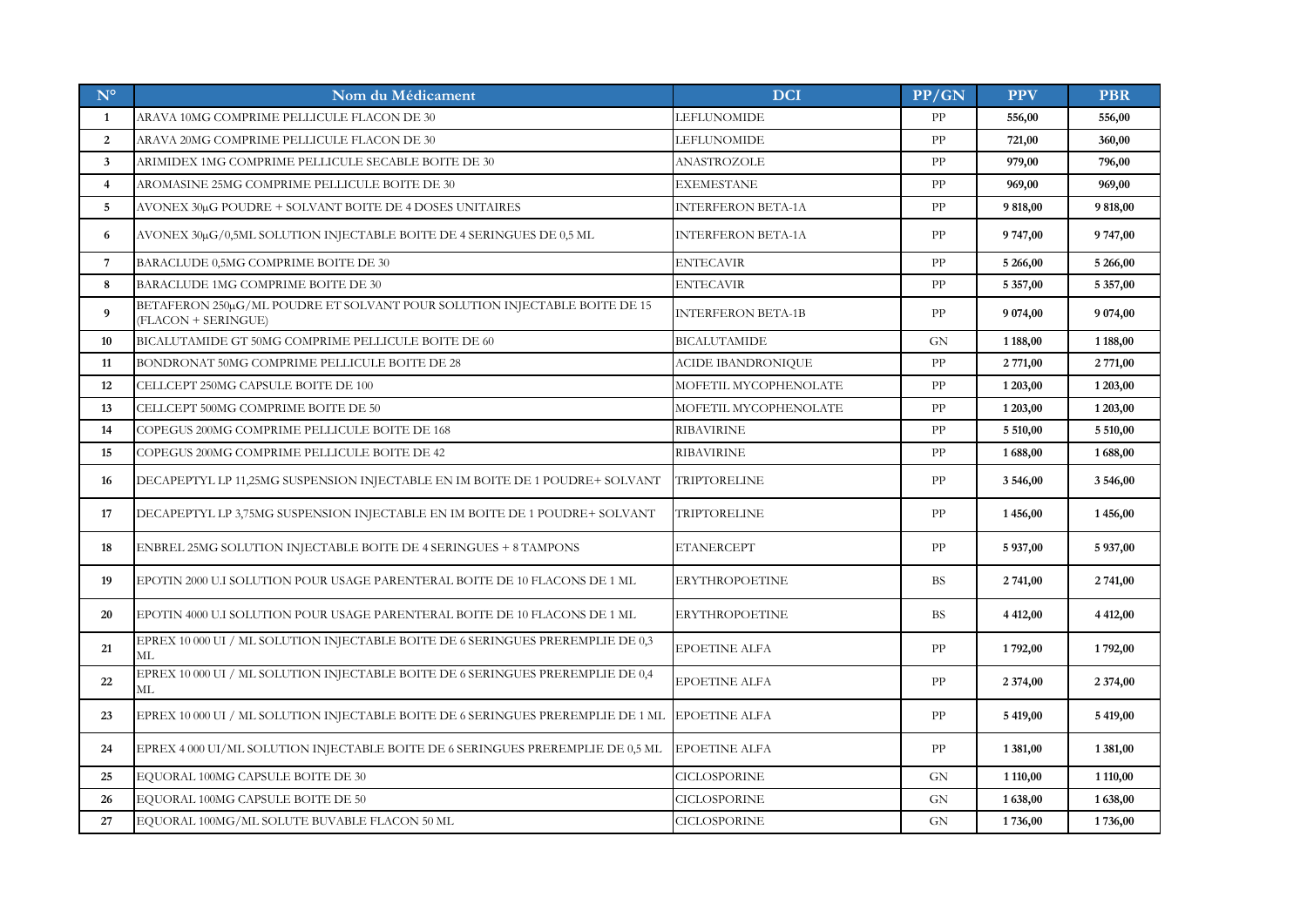| 28 | EQUORAL 50MG CAPSULE BOITE DE 50                                                                                 | <b>CICLOSPORINE</b>                                | <b>GN</b>  | 1 063,00      | 1 063,00  |
|----|------------------------------------------------------------------------------------------------------------------|----------------------------------------------------|------------|---------------|-----------|
| 29 | ESTRACYT 140MG GELULE FLACON DE 100                                                                              | ESTRAMUSTINE (PHOSPHATE)                           | PP         | 1471,00       | 1471,00   |
| 30 | EXJADE 125MG COMPRIME DISPERSIBLE BOITE DE 28                                                                    | <b>DEFERASIROX</b>                                 | PP         | 1778,00       | 1778,00   |
| 31 | EXJADE 250MG COMPRIME DISPERSIBLE BOITE DE 28                                                                    | <b>DEFERASIROX</b>                                 | PP         | 3 050,00      | 3 050,00  |
| 32 | EXJADE 500MG COMPRIME DISPERSIBLE BOITE DE 28                                                                    | DEFERASIROX                                        | PP         | 5 149,00      | 5 149,00  |
| 33 | FLUDARA 10MG COMPRIME PELLICULE BOITE DE 15                                                                      | FLUDARABINE (PHOSPHATE)                            | PP         | 3 606,00      | 3 606,00  |
| 34 | FLUDARA 10MG COMPRIME PELLICULE BOITE DE 20                                                                      | FLUDARABINE (PHOSPHATE)                            | PP         | 4 940,00      | 4 940,00  |
| 35 | GENOTROPIN 16 UI POUDRE POUR USAGE PARENTERAL SC EN STYLO<br>(LYOPHILISAT+SOLVANT EN CARTOUCHE) BOITE DE 1 STYLO | SOMATROPINE                                        | PP         | 1 212,00      | 1 212,00  |
| 36 | HEPSERA 10MG COMPRIME BOITE DE 30                                                                                | ADEFOVIR DIPIVOXIL                                 | PP         | 1921,00       | 1921,00   |
| 37 | HUMIRA 40MG SOLUTION INJECTABLE BOITE DE 2 SERINGUES DE 0,8 ML                                                   | ADALIMUMAB                                         | PP         | 11 683,00     | 11 683,00 |
| 38 | IMATEC 100MG GELULE BOITE DE 120                                                                                 | <b>IMATINIB (MESILATE)</b>                         | <b>GN</b>  | 3 800,00      | 3 800,00  |
| 39 | IMATINIB COOPER 100MG GELULE BOITE DE 120                                                                        | <b>IMATINIB (MESILATE)</b>                         | <b>GN</b>  | 3 500,00      | 3 500,00  |
| 40 | IMUSPORIN 100MG CAPSULE MOLLE BOITE DE 50                                                                        | CICLOSPORINE                                       | <b>GN</b>  | 1691,00       | 1691,00   |
| 41 | IMUSPORIN 50MG CAPSULE MOLLE BOITE DE 50                                                                         | <b>CICLOSPORINE</b>                                | <b>GN</b>  | 1 0 63,00     | 1 063,00  |
| 42 | LETROZOLE GT 2,5MG COMPRIME PELLICULE BOITE DE 60                                                                | LETROZOLE                                          | <b>GN</b>  | 1 110,00      | 1 110,00  |
| 43 | MIRCERA 100 µG/0,3 ML SOLUTION INJECTABLE BOITE DE 1 SERINGUE PRE-REMPLIE DE 0,3<br>МL                           | METHOXYPOLYETHYLENE GLYCOL<br>EPOETINE BETA        | PP         | 2 516,00      | 2 516,00  |
| 44 | MIRCERA 150 µG/0,3 ML SOLUTION INJECTABLE BOITE DE 1 SERINGUE PRE-REMPLIE DE 0,3<br>ML                           | METHOXYPOLYETHYLENE GLYCOL<br><b>EPOETINE BETA</b> | PP         | 3559,00       | 3 559,00  |
| 45 | MIRCERA 200 μG/0,3 ML SOLUTION INJECTABLE BOITE DE 1 SERINGUE PRE-REMPLIE DE 0,3<br>МL                           | METHOXYPOLYETHYLENE GLYCOL<br><b>EPOETINE BETA</b> | PP         | 4 586,00      | 4 586,00  |
| 46 | MIRCERA 250 µG/0,3 ML SOLUTION INJECTABLE BOITE DE 1 SERINGUE PRE-REMPLIE DE 0,3<br>МL                           | METHOXYPOLYETHYLENE GLYCOL<br><b>EPOETINE BETA</b> | ${\rm PP}$ | 5 761,00      | 5761,00   |
| 47 | MIRCERA 50 µG/0,3 ML SOLUTION INJECTABLE BOITE DE 1 SERINGUE PRE-REMPLIE DE 0,3<br>ML                            | METHOXYPOLYETHYLENE GLYCOL<br><b>EPOETINE BETA</b> | PP         | 1 3 6 6,00    | 1 366,00  |
| 48 | MIRCERA 75µG/0,3 ML SOLUTION INJECTABLE BOITE DE 1 SERINGUE PRE-REMPLIE DE 0,3<br>МL                             | METHOXYPOLYETHYLENE GLYCOL<br><b>EPOETINE BETA</b> | PP         | 1895,00       | 1895,00   |
| 49 | MYRIN 100 100MG COMPRIME ENROBE BOITE DE 30                                                                      | THALIDOMIDE                                        | <b>GN</b>  | 1584,00       | 1584,00   |
| 50 | MYRIN 50 50MG COMPRIME ENROBE BOITE DE 30                                                                        | THALIDOMIDE                                        | <b>GN</b>  | 1 3 4 6,00    | 1 346,00  |
| 51 | NAVELBINE 30MG CAPSULE MOLLE BOITE DE 1                                                                          | VINORELBINE (DITARTRATE)                           | PP         | 1 028,00      | 1 028,00  |
| 52 | NEORAL 100MG CAPSULE MOLLES BOITE DE 60                                                                          | <b>CICLOSPORINE</b>                                | PP         | 1966,00       | 1966,00   |
| 53 | NEORAL 50MG CAPSULE MOLLES BOITE DE 60                                                                           | <b>CICLOSPORINE</b>                                | PP         | 1 2 1 3 , 0 0 | 1 213,00  |
| 54 | NEXAVAR 200MG COMPRIME PELLICULE BOITE DE 60                                                                     | SORAFENIB (TOSYLATE)                               | PP         | 21 152,00     | 21 152,00 |
| 55 | NORDITROPINE NORDILET 5MG/1,5 ML SOLUTE INJECTABLE BOITE DE 1 STYLO<br>PRE/REMPLI                                | SOMATROPINE                                        | PP         | 1 276,00      | 1 276,00  |
| 56 | PEGASYS 135 μG/ML SOLUTION INJECTABLE BOITE DE 1 SERINGUE PRE-REMPLIE                                            | PEGINTERFERON ALFA-2A                              | PP         | 2 2 3 1,00    | 2 231,00  |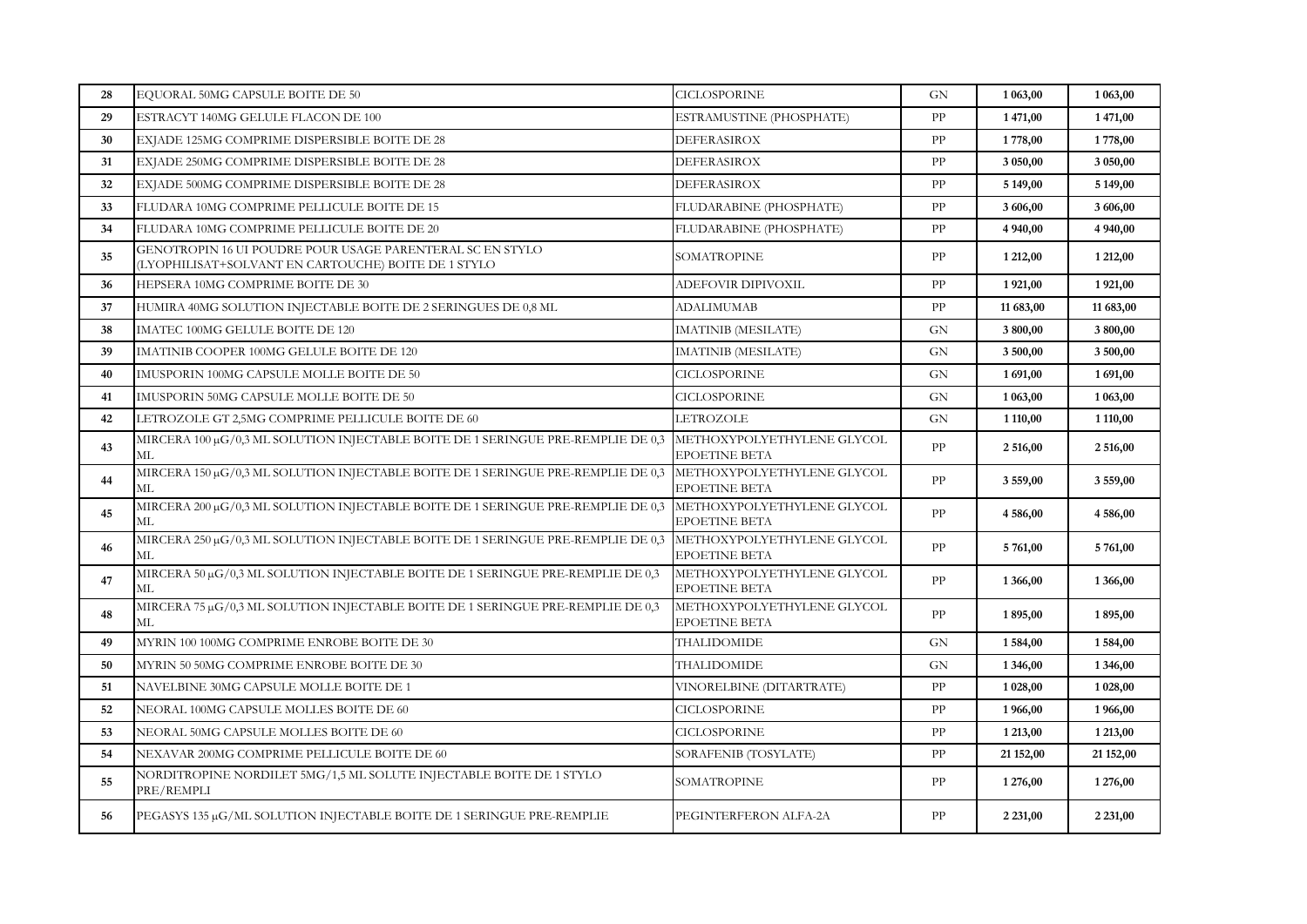| 57 | PEGASYS 180 µG/ML SOLUTION INJECTABLE BOITE DE 1 SERINGUE PRE-REMPLIE                                       | PEGINTERFERON ALFA-2A     | PP         | 2577,00   | 2577,00   |
|----|-------------------------------------------------------------------------------------------------------------|---------------------------|------------|-----------|-----------|
| 58 | POTEX 10000 UI LYOPHILISAT BOITE DE 1 FLACON AVEC UNE SERINGUE PREREMPLIE                                   | <b>EPOETINE ALFA</b>      | <b>BS</b>  | 1 134,00  | 1 134,00  |
| 59 | PROGRAF 1MG GELULE BOITE DE 100                                                                             | <b>TACROLIMUS</b>         | PP         | 1980,00   | 1980,00   |
| 60 | REBETOL 200MG GELULE BOITE DE 140                                                                           | <b>RIBAVIRINE</b>         | PP         | 3 217,00  | 3 217,00  |
| 61 | REBETOL 200MG GELULE BOITE DE 168                                                                           | <b>RIBAVIRINE</b>         | PP         | 3727,00   | 3727,00   |
| 62 | REBETOL 200MG GELULE BOITE DE 84                                                                            | <b>RIBAVIRINE</b>         | PP         | 2 037,00  | 2 037,00  |
| 63 | REBIF 22 µG SOLUTION INJECTABLE BOITE DE 12 SERINGUES                                                       | <b>INTERFERON BETA-1A</b> | PP         | 7449,00   | 7449,00   |
| 64 | REBIF 44 µG SOLUTION INJECTABLE BOITE DE 12 SERINGUES                                                       | <b>INTERFERON BETA-1A</b> | PP         | 10 140,00 | 10 140,00 |
| 65 | RECORMON 2000 UI/0,3 ML SOLUTION INJECTABLE BOITE DE 6 SERINGUES PRE-REMPLIES                               | EPOETIN-BETA              | PP         | 1 250,00  | 1 250,00  |
| 66 | RECORMON 30 000 UI/0,6 ML SOLUTION INJECTABLE BOITE DE 4 SERINGUES PRE-REMPLIES EPOETIN-BETA                |                           | PP         | 11 083,00 | 11 083,00 |
| 67 | RECORMON 3000 UI/0,3 ML SOLUTION INJECTABLE BOITE DE 6 SERINGUES PRE-REMPLIES                               | EPOETIN-BETA              | PP         | 1 621,00  | 1 621,00  |
| 68 | RECORMON 5000 UI/0,3 ML SOLUTION INJECTABLE BOITE DE 6 SERINGUES PRE-REMPLIES                               | EPOETIN-BETA              | PP         | 2 709,00  | 2709,00   |
| 69 | SEBIVO 600MG COMPRIME PELLICULE BOITE DE 28                                                                 | TELBIVUDINE               | PP         | 2 031,00  | 2 031,00  |
| 70 | SUTENT 12,5MG GELULE BOITE DE 30                                                                            | SUNITINIB MALATE          | PP         | 9 9 20,00 | 9 9 20,00 |
| 71 | SUTENT 25MG GELULE BOITE DE 30                                                                              | <b>SUNITINIB MALATE</b>   | PP         | 19 440,00 | 19 440,00 |
| 72 | SUTENT 50MG GELULE BOITE DE 30                                                                              | SUNITINIB MALATE          | PP         | 38 480,00 | 38 480,00 |
| 73 | TASIGNA 200MG CAPSULE BOITE DE 112                                                                          | NILOTINIB                 | PP         | 33 153,00 | 33 153,00 |
| 74 | TEMODAL 100MG GELULE DANS SACHETS-DOSES BOITE DE 5                                                          | TEMOZOLOMIDE              | ${\rm PP}$ | 3 156,00  | 3 156,00  |
| 75 | TEMODAL 250MG GELULE DANS SACHETS-DOSES BOITE DE 5                                                          | TEMOZOLOMIDE              | PP         | 6 392,00  | 6 392,00  |
| 76 | TYKERB 250MG COMPRIME PELLICULE BOITE DE 70                                                                 | LAPATINIB DITOSYLATE      | PP         | 11 182,00 | 11 182,00 |
| 77 | UMATROPE 18UI/ML (6MG/3ML) SOLUTION INJECTABLE BOITE DE 1 CARTOUCHE                                         | SOMATROPINE               | PP         | 1930,00   | 1930,00   |
| 78 | VIRAFERON PEG 100 MCG POUDRE ET SOLVANT POUR SOLUTION INJECTABLE STYLO PRE-<br>REMPLI BOITE DE 1 NECESSAIRE | PEGINTERFERON ALFA-2B     | PP         | 2 028,00  | 2 028,00  |
| 79 | VIRAFERON PEG 120 MCG POUDRE ET SOLVANT POUR SOLUTION INJECTABLE STYLO<br>PRENAREMPLI BOITE DE 1 NECESSAIRE | PEGINTERFERON ALFA-2B     | ${\rm PP}$ | 2497,00   | 2497,00   |
| 80 | VIRAFERON PEG 150 MCG POUDRE ET SOLVANT POUR SOLUTION INJECTABLE STYLO PRE-<br>REMPLI BOITE DE 1 NECESSAIRE | PEGINTERFERON ALFA-2B     | PP         | 3 067,00  | 3 067,00  |
| 81 | VIRAFERON PEG 50 MCG POUDRE ET SOLVANT POUR SOLUTION INJECTABLE STYLO PRE-<br>REMPLI BOITE DE 1 NECESSAIRE  | PEGINTERFERON ALFA-2B     | PP         | 1 177,00  | 1 177,00  |
| 82 | VIRAFERON PEG 80 MCG POUDRE ET SOLVANT POUR SOLUTION INJECTABLE STYLO PRE-<br>REMPLI BOITE DE 1 NECESSAIRE  | PEGINTERFERON ALFA-2B     | PP         | 1692,00   | 1692,00   |
| 83 | XELODA 500MG COMPRIME PELLICULE BOITE DE 120                                                                | <b>CAPECITABINE</b>       | PP         | 3 696,00  | 3 696,00  |